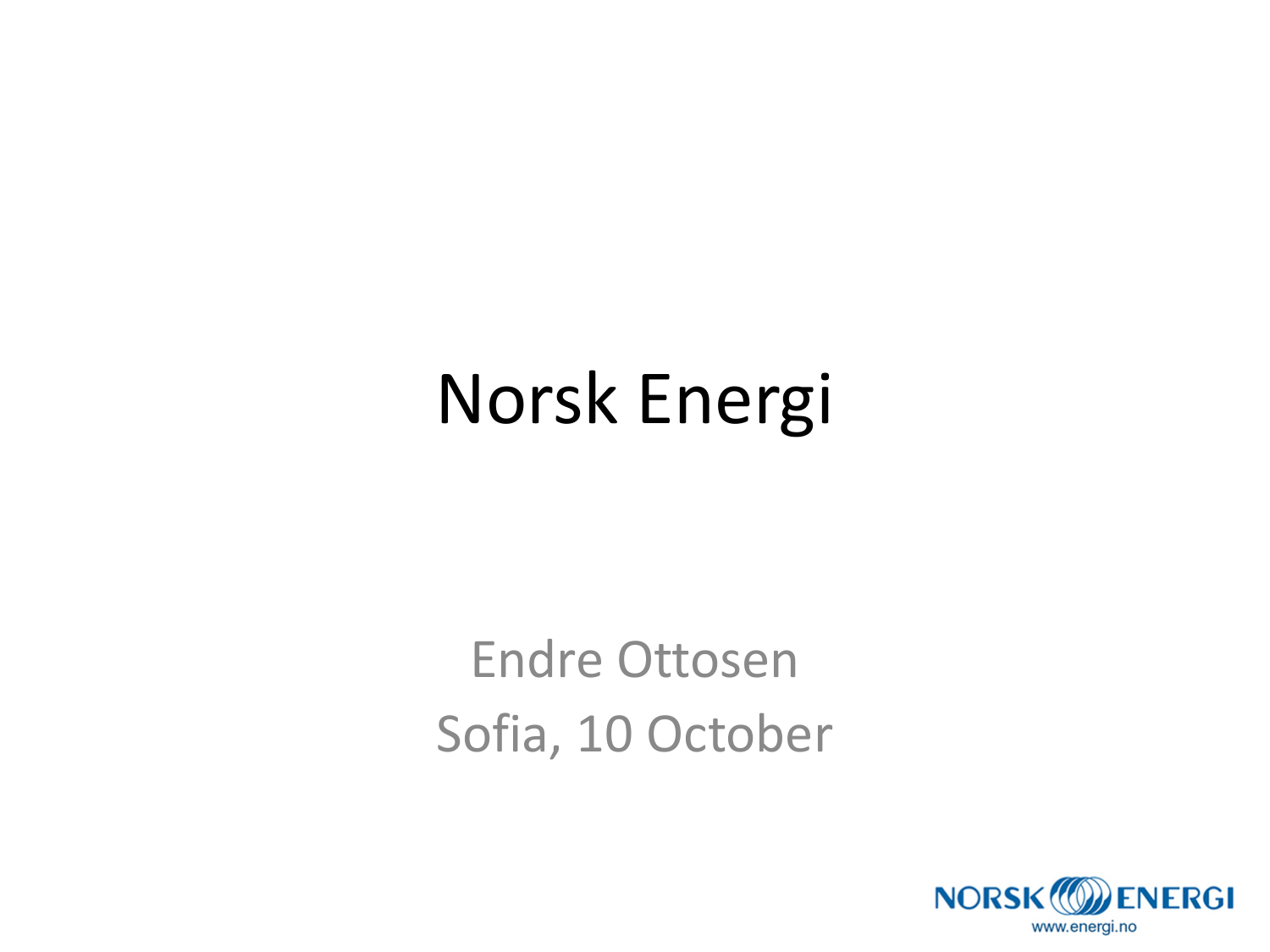#### The association Norsk Energi



- Established in **1916** under the name Norwegian Steam Boiler Association
- Founded by the **wood processing industry** to handle energy related issues on behalf of the members
- 90 energy producing and -consuming members
- 80 highly skilled employees
- Consultancy, engineering services, analysis and training
- One of Norway's leading centers of expertise on thermal energy systems

**NORSK!** 

www.energi.no

**ENERGI** 

#### *Efficient, environmental friendly and safe utilization of energy*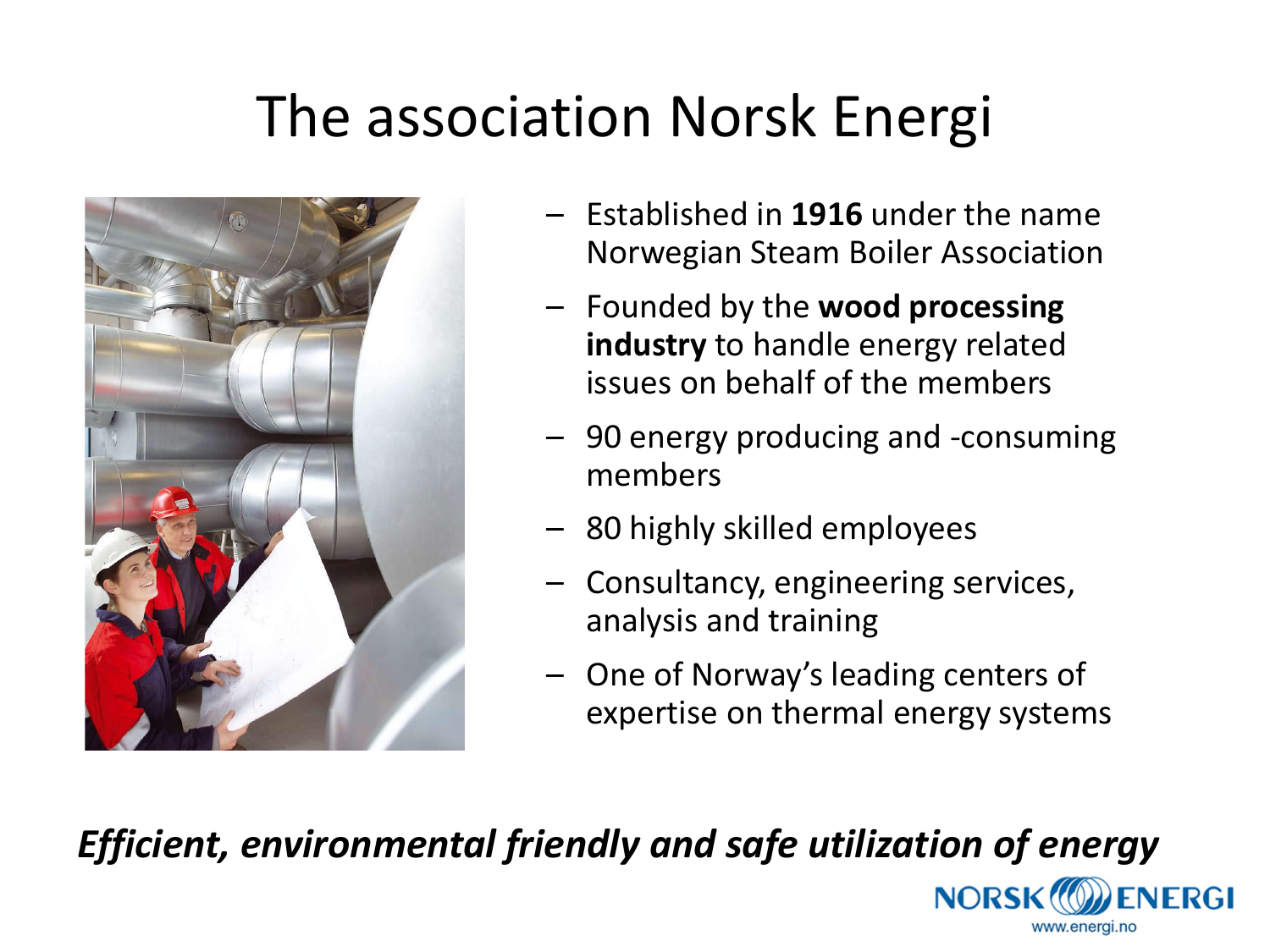#### Business segments



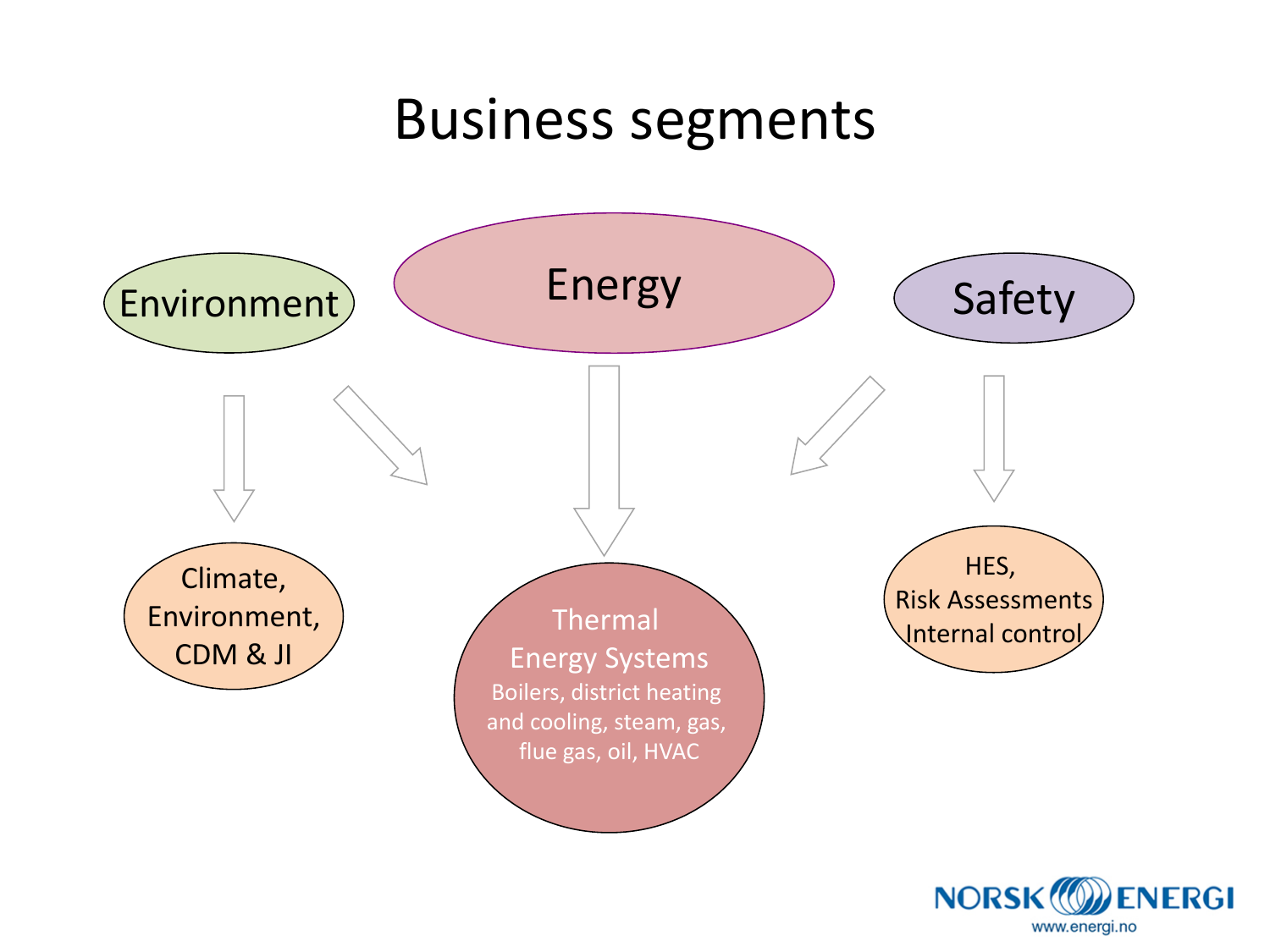#### Norsk Energi's projects

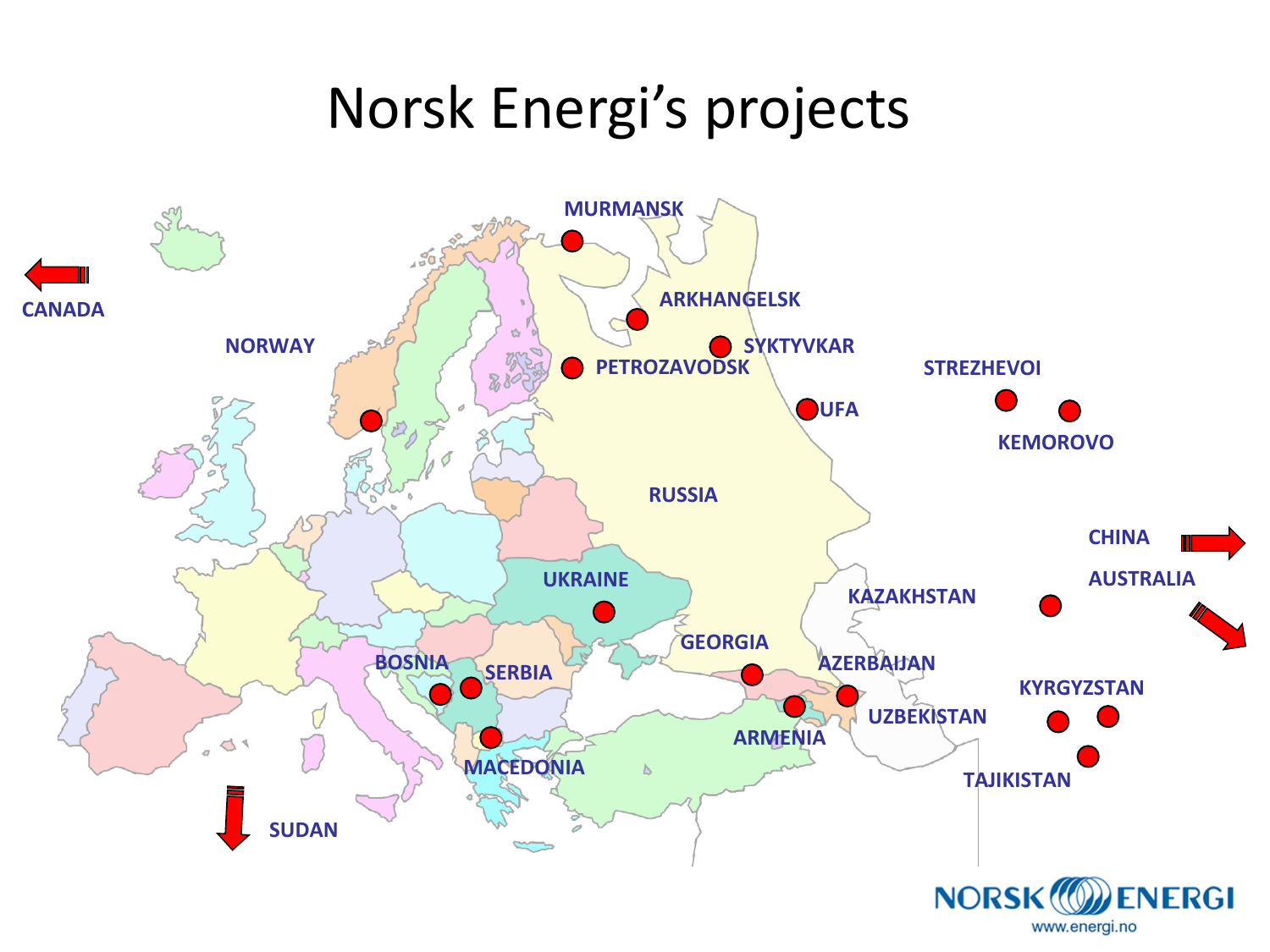#### Haraldrud wood powder boiler

- 56 MW wood powder boiler
- Pulverizing wood pellets to increase combustion rate
- Ca. 45 000 tons pellets per year
- Producing hot water for district heating in Oslo
- 175-200 GWh/year 15 % of the city's total DH capacity

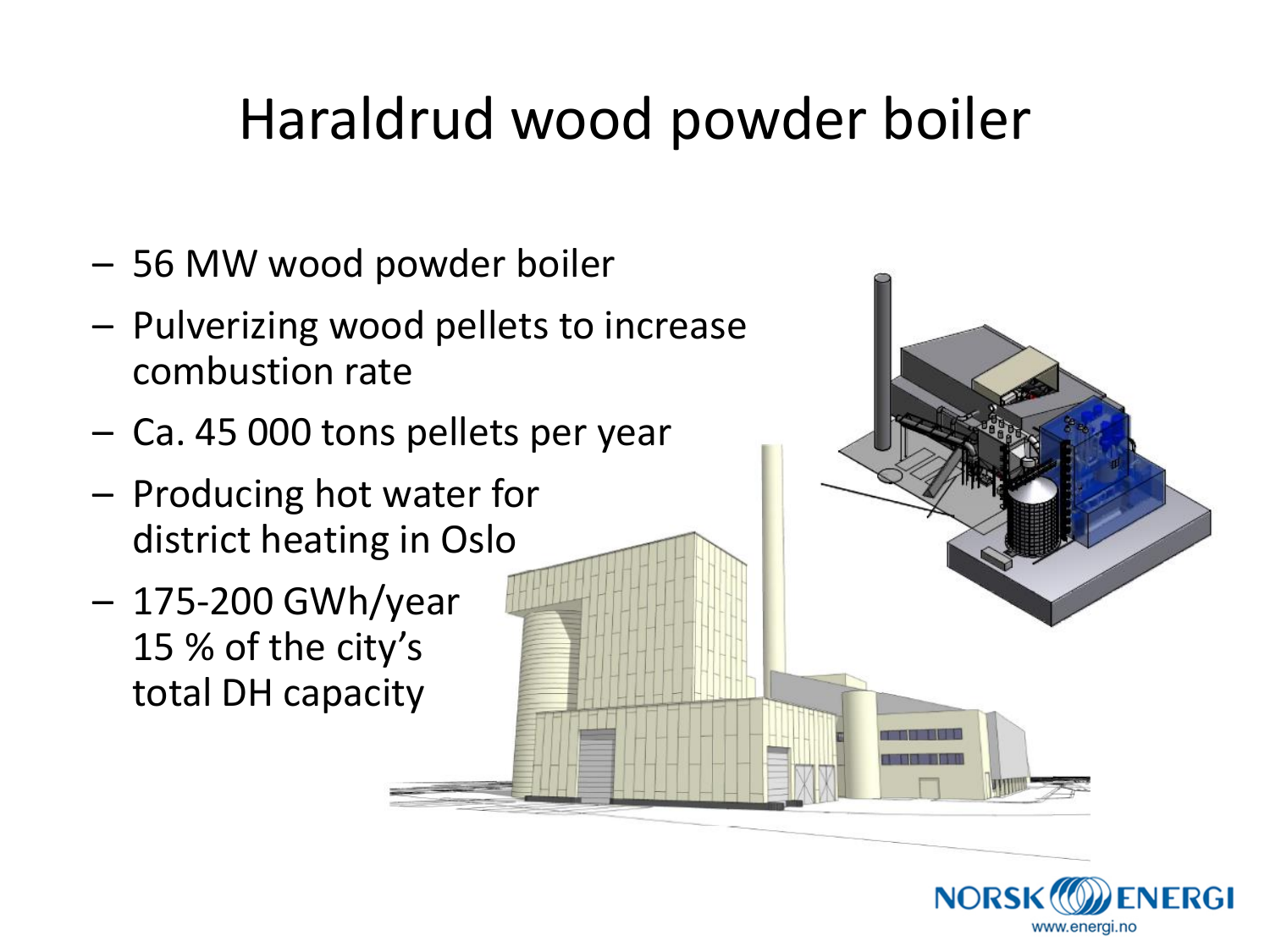#### Biomass Fuel Switch Program in Arkhangelsk, North-West Russia

- Support to the Biomass Energy Program in Arkhangelsk County
- Mapping of biomass resources and potential for conversion to bio energy in two pilot municipalities
- Development of business plans for fuel switch projects in three municipal boiler houses







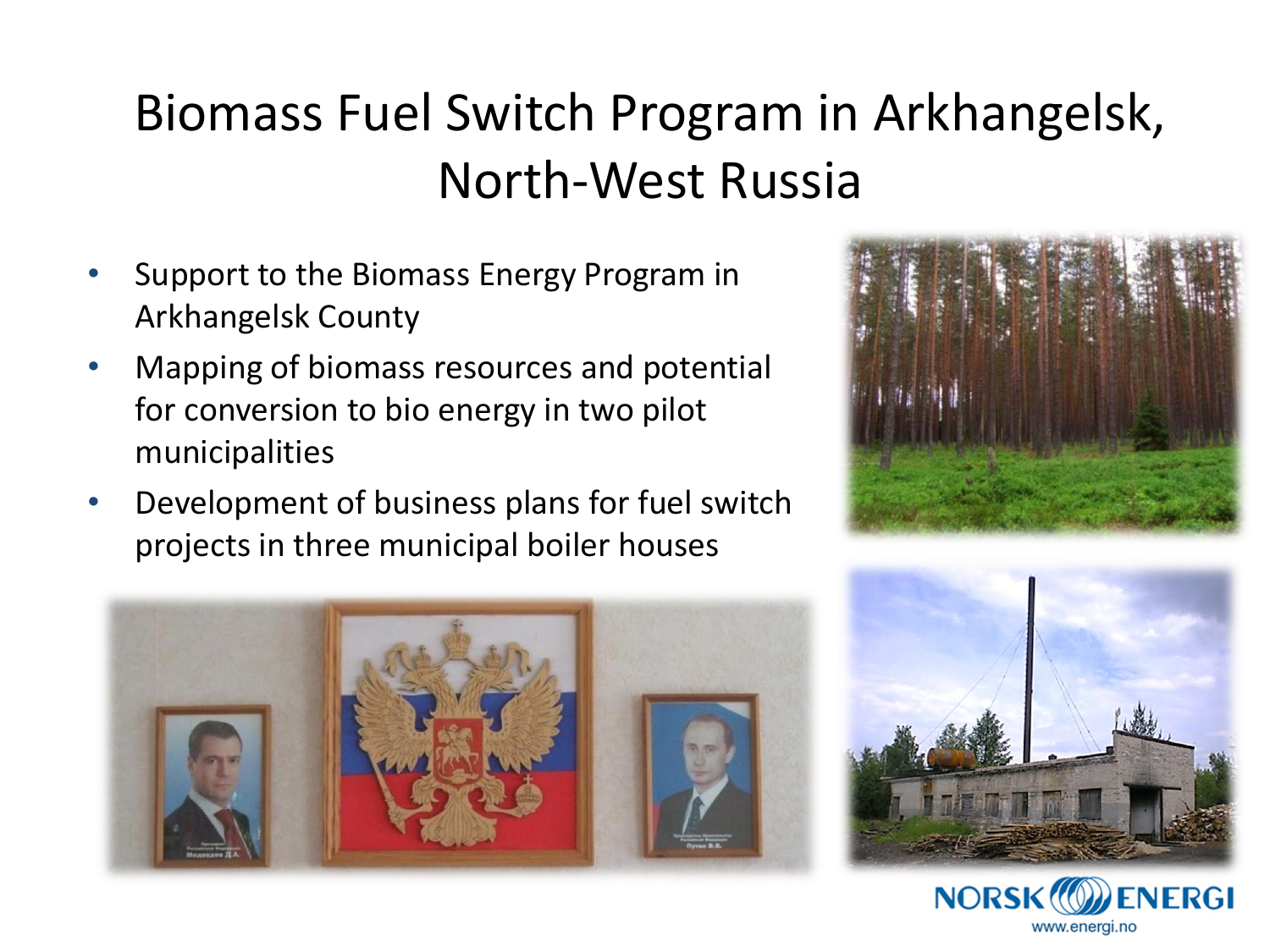### Sustainable Buildings in Azerbaijan

- Capacity Building Program on RES and EE in the building sector
- Norsk Energi responsible for RES utilization
- Local counterpart: State Agency for Renewable Energy
- Feasibility study on utilisation of solar heating, solar PV and heat pumps at sports arena, south of Baku
- Training on renewable energy technology, business planning, investment potential, commercialising, barrier assessments,



**NORSK!!** 

www.energi.no

ENERGI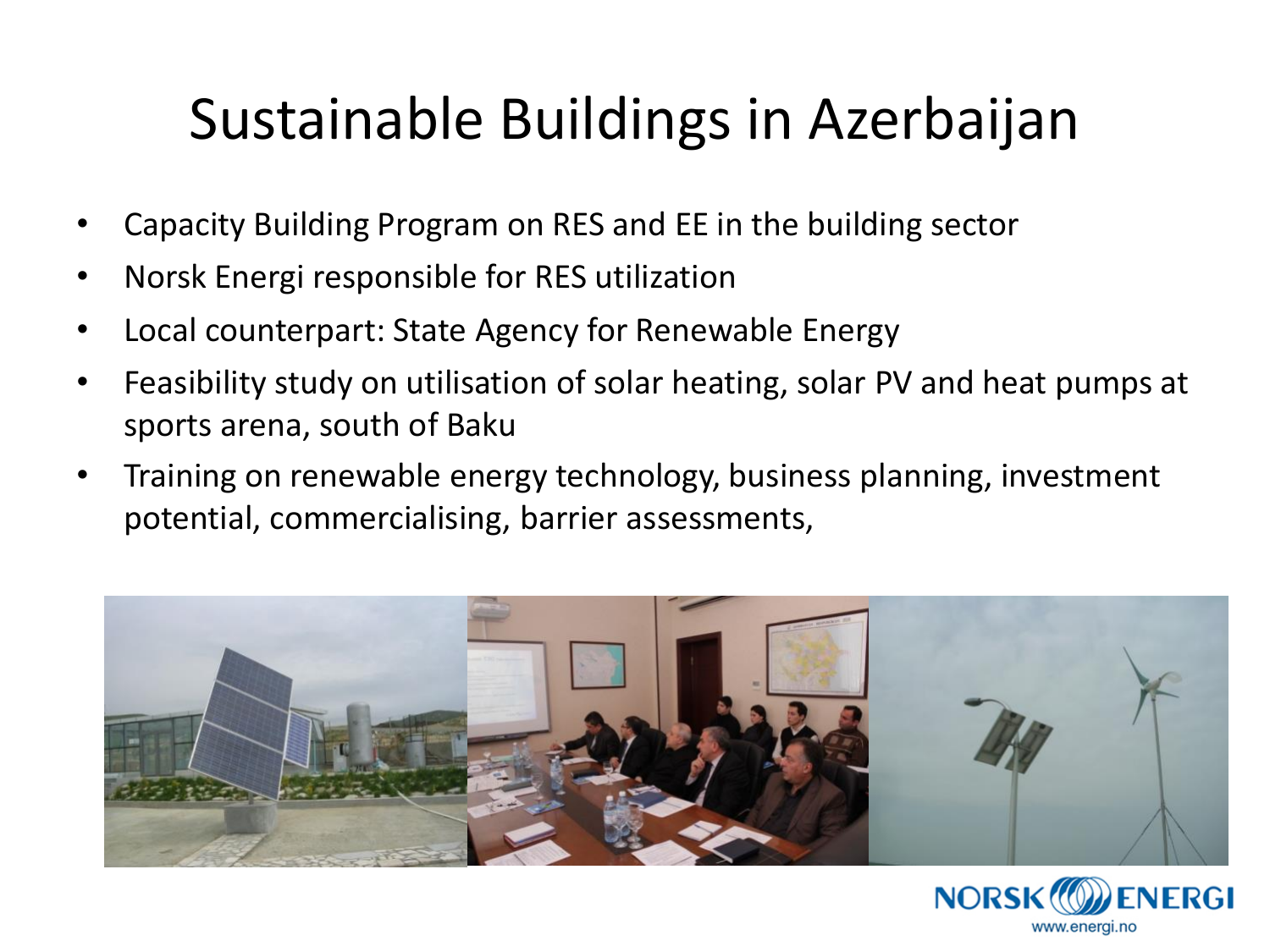#### Norwegian – Ukrainian Climate Co-operation on EE and RE projects development

- Grant from the Norwegian Ministry of Foreign Affairs
- Initiated and Implemented by Norsk Energi.
- Capacity building and project development
- Feasibility studies developed for 15 projects
- Landfill gas, bio gas, wood pellets, waste heat recovery, hydropower, CHP, wind power etc.



www.energi.no



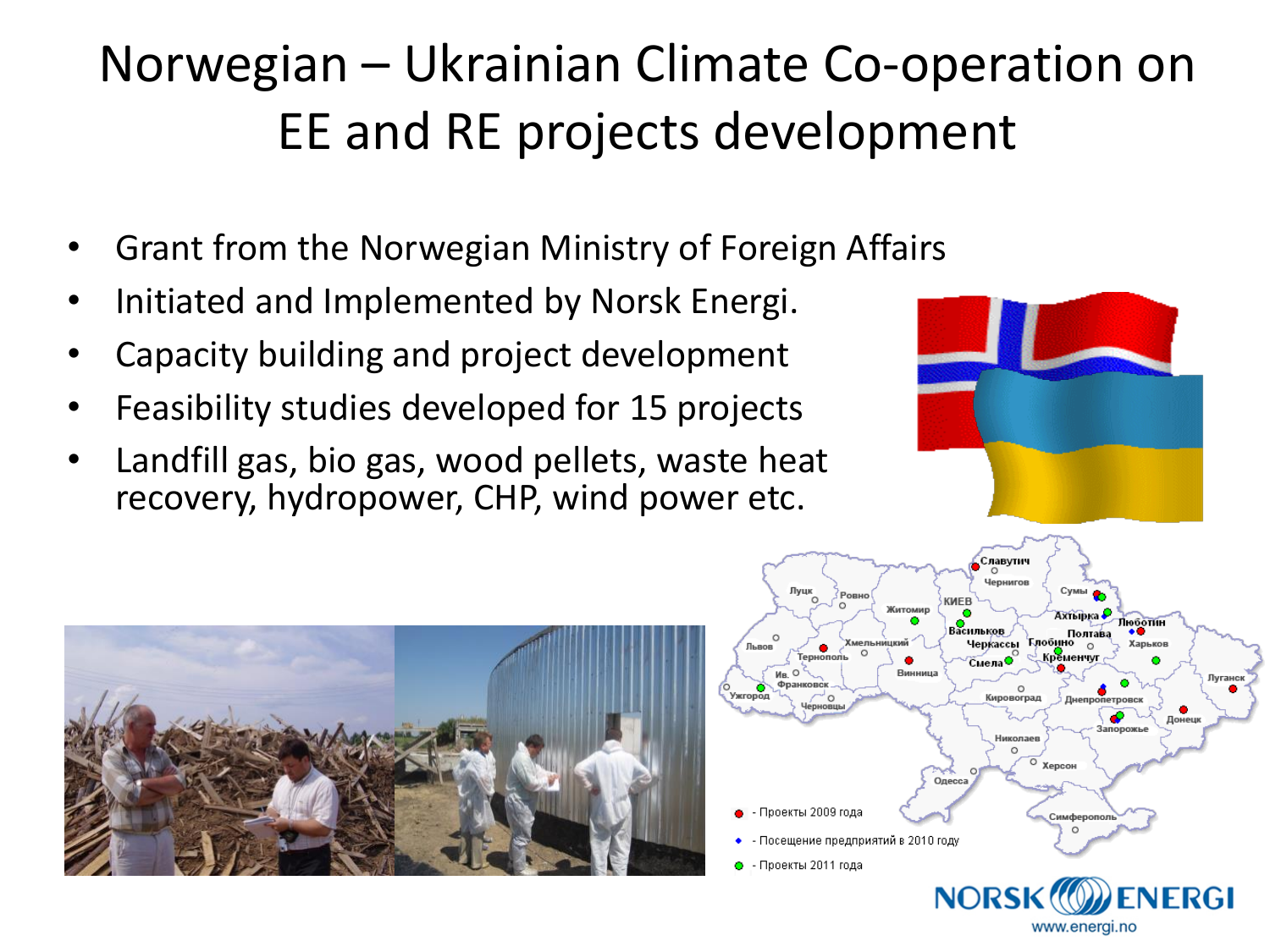#### Program Components

- Pilot micro-electricity generation
- **Energy efficiency measures in public buildings** 
	- changing of fuel and boilers, replacement of heating installations and systems
	- increased use of renewable energy for heat generation: heat pumps, biomass, solar and geothermal
- Production of fuels for heating based on biomass
- **Capacity building activities** 
	- aimed at state and municipal administrations in
	- on energy efficiency and renewable energy